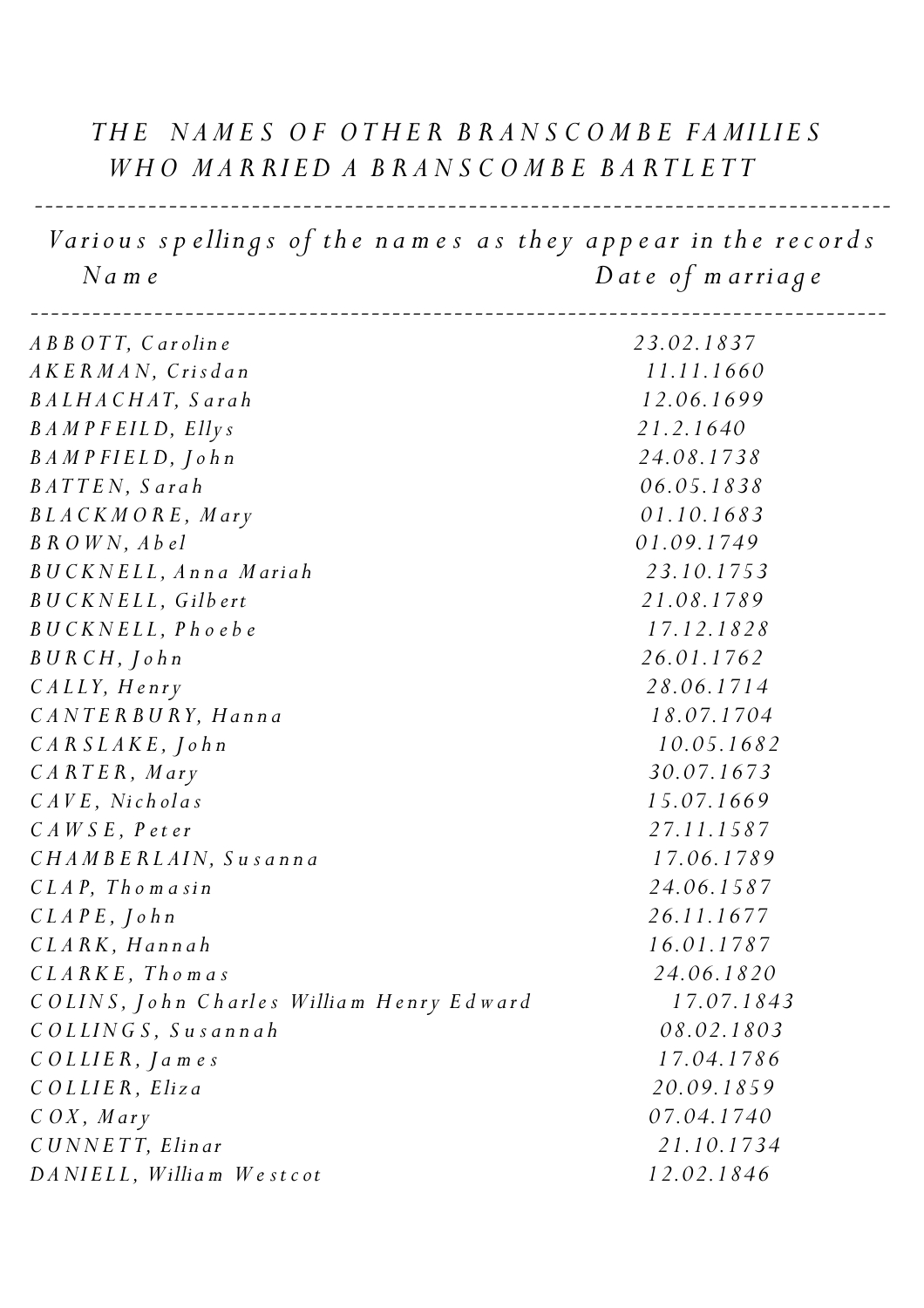*D AV Y, E d m o n d 24.09.1587 D E A N, Ri c h ar d 20.10.1781 D E E M , G r a c e 16.01.1750 D E N H A M , Eliz a b et h 15.01.1895 DI M O N D, M ar y 21.10.1822 D O L M A N, Ni c h ol a s 22.04.1588 D O W E L L , J o h n 03.05.1843 F A R R A N T, C h a rl e s 28.01.1724 F E G A N, V e r n o n F r e d e ri c k Fitz arth ur 18.10.1887 F F R A N K S , A m o s 22.09.1736 F L E A , Willia m 28.07.1760 F O R D, N a n c y 03.04.1786 F R E N C H , J o h n 26.02.1754 F R E N C H , Willia m 23.01.1763 F R E N C H , M ar y A n n 17.05.1814 F R E N C H , Elia s 15.03.1819 G O S E LI N G , J a n e 10.02.1742 G R A DY, Ri c h ar d 18.05.1802 G R E E N , J o h n 25.07.1808 G U S H , J a m e s 20.06.1713 G U S H , Eliz a b e t h 18.05.1862 H A L L E T, S a r a h 26.03.1733 H A M , S i m o m 06.07.1752 H A R DY, S a r a h 31.10.1800 H A R DY, A n n 28.10.1818 H A R D E Y, M ar y 05.09.1737 H A R E S , J a m e s 08.06.1669 H A R RI S , M ar y 30.03.1745 H AY M A N, M ar y 06.11.1838 H E L LI E R , Eliz a b e t h 16.07.1627 HIL L , S a m u el 16.02.1725 HIL L , M ar y A n n 11.11.1841 H O O K , G e o r g e 21.11.1721 H O O K E , J o s e p h 18.09.1759 H O O P E R , J o h n 04.02.1666 H O O P E R , J o h n 02.12.1745 H U R L E Y, S u s a n n a 20.05.1755*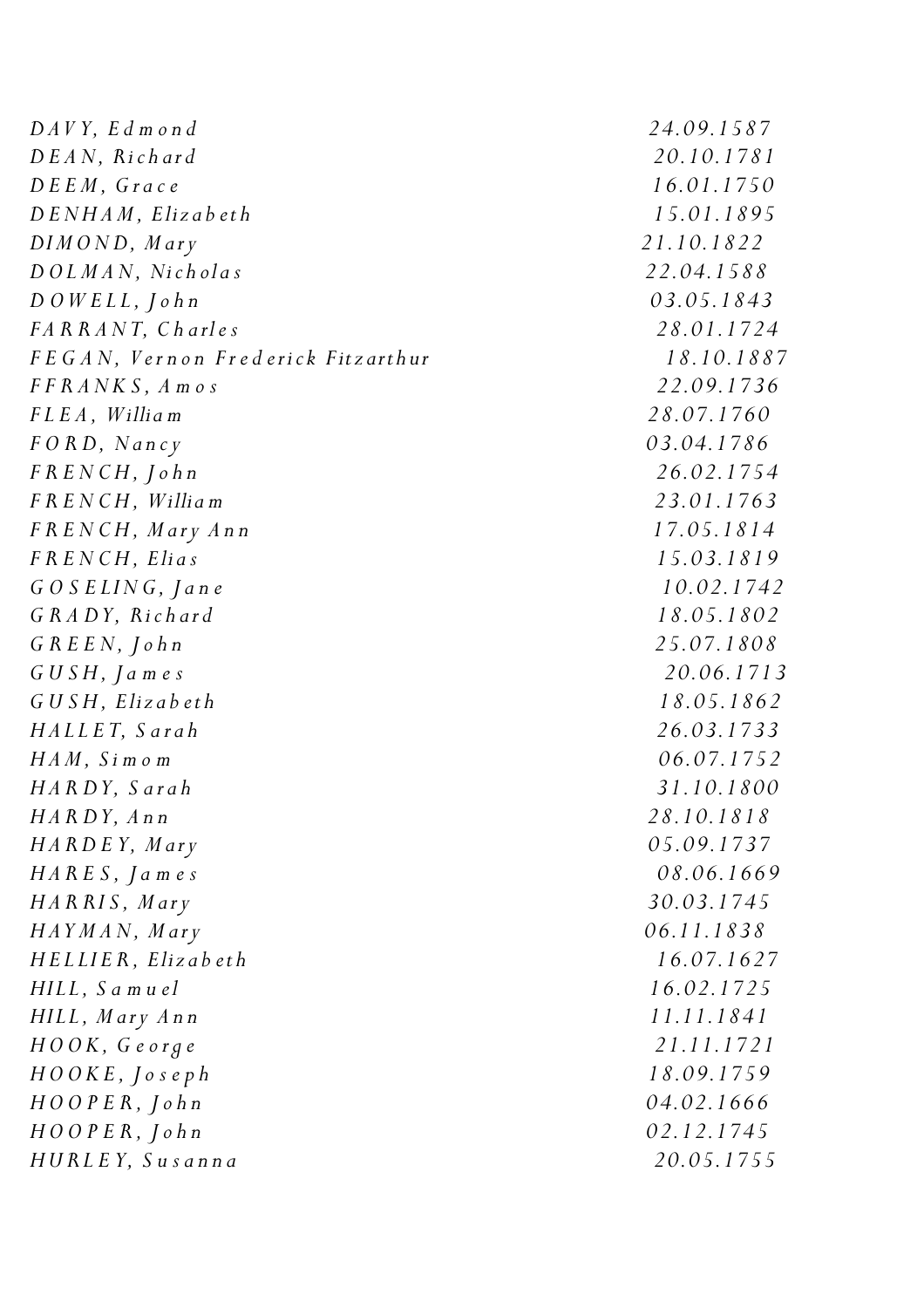*H U R L E Y, S u s a n n a 22.03.1814 H U R LY, Eliz a b e t h 04.12.1749 H U T C HIN G S , E m ily L o ui s a 10.11.1902 J A M E S , J o h n 12.10.1635 KIN G , M ar y 04.02.1732 L A N G E , M ar y 18.06.1711 L E E , J o a n 30.06.1675 L E E*, *Lillie M* a u d 24.12.1912 *L O N G , J o h n 07.06.1866 L O V E R I D G E , E m a n u el 22.10.1837 L O V E R I D G E , R o b e rt 18.10.1866 L O VI N G , Eliz a b et h 18.11.1869 M E D L A N D, R o b e rt 17.04.1638 M O R E , A n e 02.06.1624 M E C K O , S u s a n a 03.06.1706 M Y C O , J o h n 01.09.1573 M Y C O , L ettic e 12.02.1581 M Y C O E, Elly s 30.07.1610 N E W B E R R Y, T h o m a s 23.04.1781 N E W T O N, R a di g o n 05.01.1672 N E W T O N, M ar y 09.10.1676 N E W T O N, Willia m 30.09.1789 N E U T O N, P e tt er 26.11.1677 N O R K E T, M ar y 06.09.1722 N O R T H C O T E , R o b e rt 16.09.1851 N O R T H C O T E , S a r a h B artl ett 09.04.1857 N O R T H C O T T, S a m u el 22.07.1789 N O R T H C O T T, M a r g ar et 21.05.1791 O T T O N, J o h n 20.09.1813 P A L M E R , Eliz a b e t h 29.06.1750 P A Y T O N, E d m o n d 26.01.1756 P A R R E T T, N ath a ni el 29.09.1753 P E R R Y, P hilip 08.03.1782 P E R R Y, H e nr y 05.09.1815 P E R R Y, Elijah 24.03.1846 P E Y T O N , R a y n ol d 28.11.1586 P I L E , J o h n 04.05.1783*